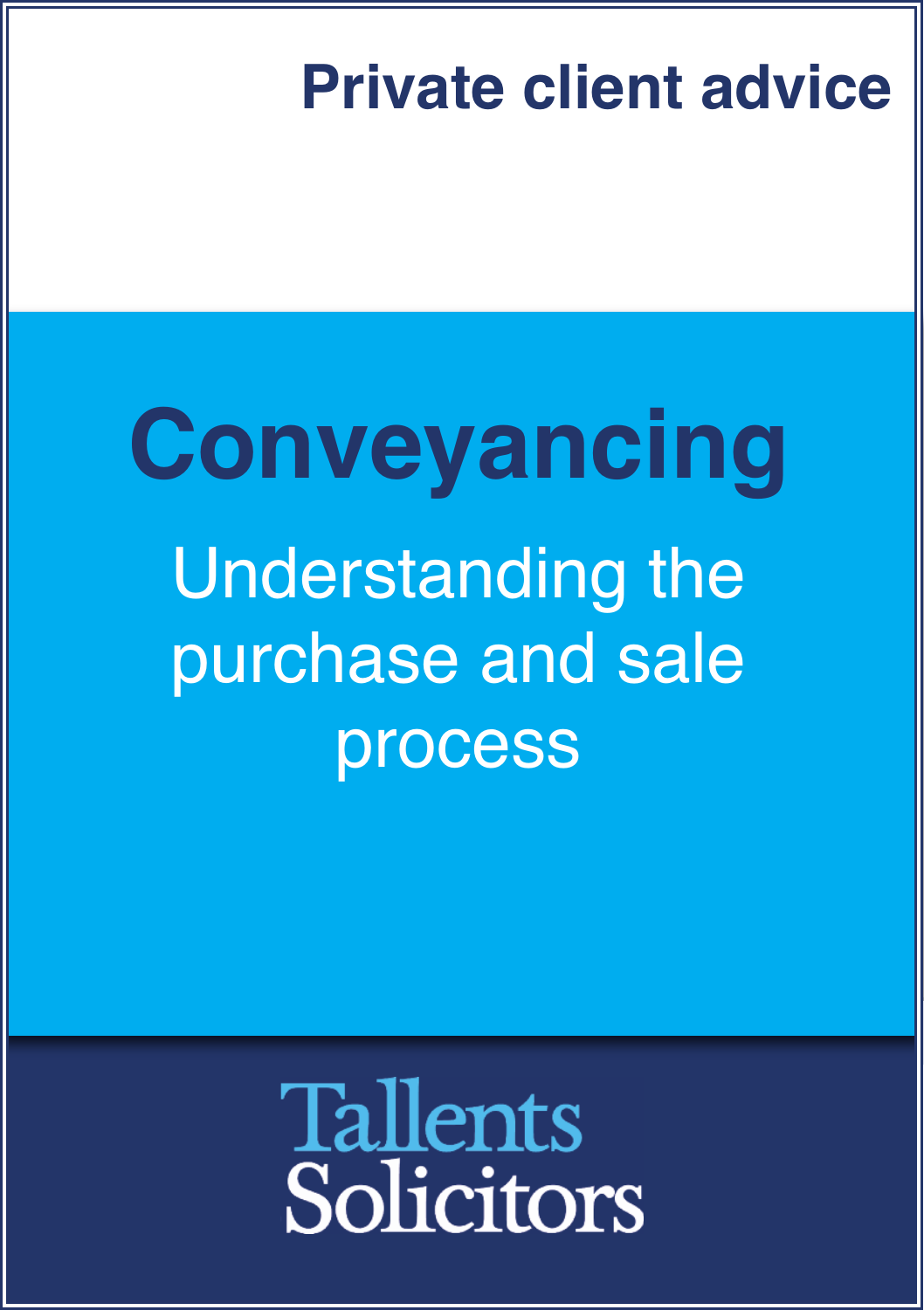## **Conveyancing** what does it all mean?

**When you buy or sell a house, you'll come across lots of confusing legal terms.**

**We hope this guide will break down the legal jargon and help you to understand the purchase process.**

**Our legal experts are here to help you. We cannot emphasise enough the importance of you asking us to explain something you really don't understand as the purchase progresses.**

**We have yet to be asked anything we think is a silly question, so please, ask away!**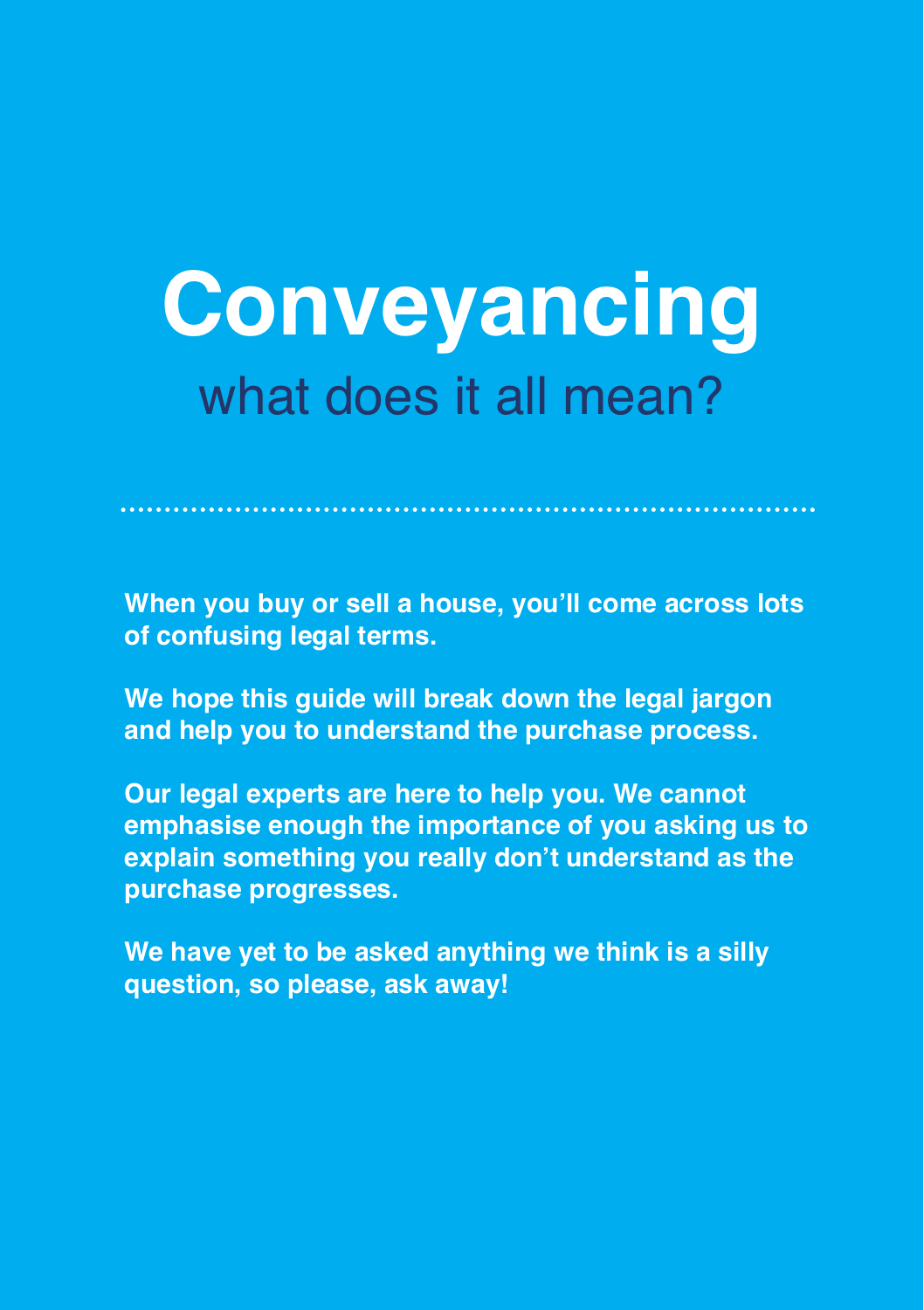

## **What is conveyancing?**

Conveyancing is the process of buying and selling land – usually with a house on it.

If you are reading this guide, you are likely to have passed the first hurdle, which is finding a house to buy or finding a buyer for your property.

After your offer has been accepted your estate agents will ask you for details of your chosen solicitor.

The estate agents will then notify your solicitor, and any other interested party, of the necessary details of the property, including the price and any special terms that may have been agreed.

There are several general steps taken during the purchase and sale process. We will take you through the processes relevant to your situation. Please read on to find out more about them.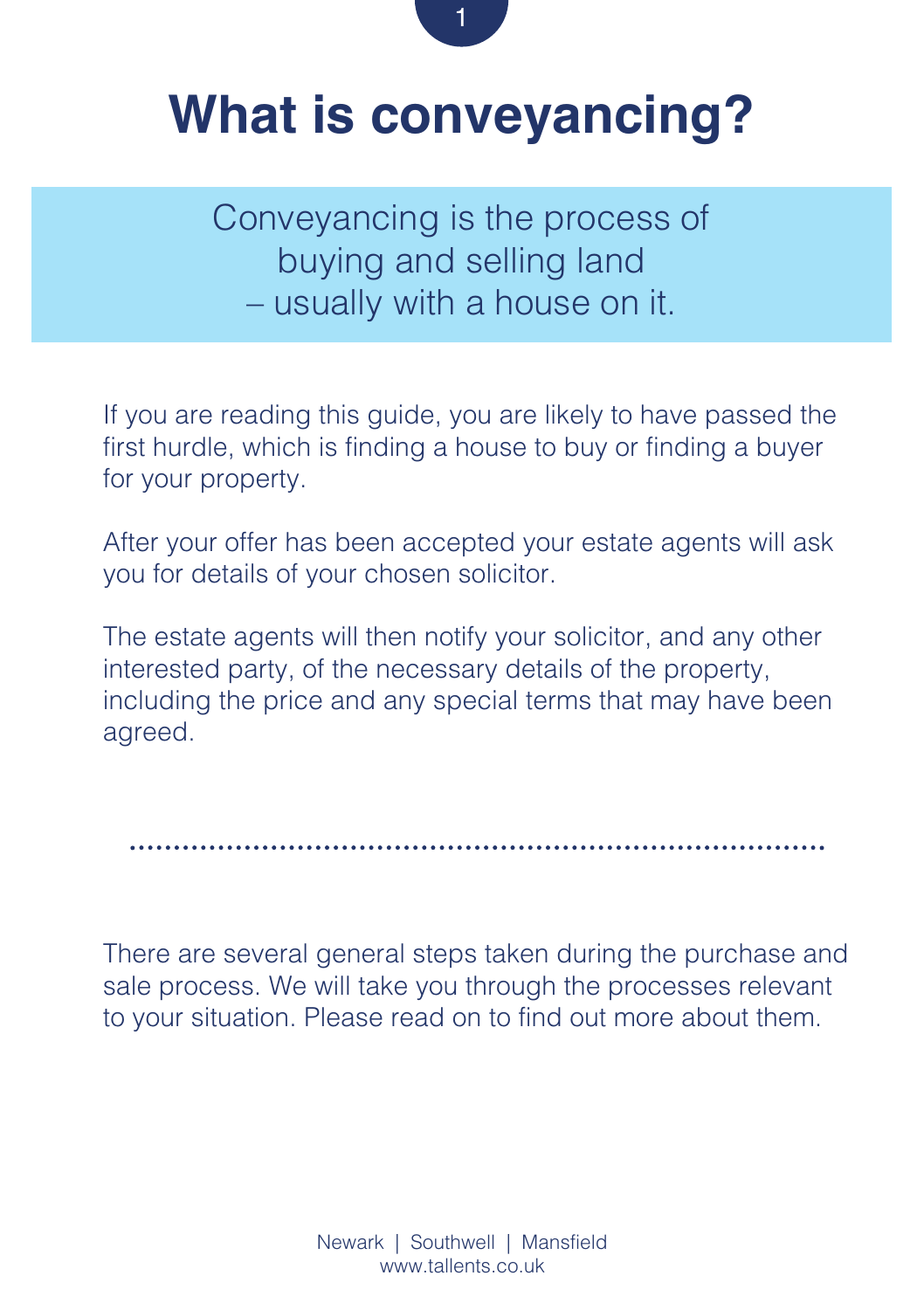#### **Mortgages**

If you are buying a property you will probably need to borrow money. A mortgage can be arranged with your broker or bank/building society. We recommend that you obtain an Offer in Principal from your lender to prove your ability to purchase, prior to making an offer on a new home.

#### **Property surveys**

Some lenders will only require a valuation, however, we would recommend that you also commission an independent survey on any house that is more than 10 years old or does not have the benefit of a house builder's guarantee.

Our covering letter will advise you as to what types of survey can be carried out. Alternatively, we can talk these options through with you.

#### **Searches**

We will explain the searches that are necessary and appropriate for the property you are going to purchase. Some searches are optional and we can advise you on this. It's worth noting that some of these searches can take up to three weeks to complete on receipt of the relevant costs for doing this.

If you are requiring a mortgage, your lender will expect us, as a minimum, to conduct a local and water search on their behalf. If there is anything untoward or strange about the results of the searches, we will advise you of this. We are also duty bound to report these to your lender. This may cause a delay whilst waiting for a response from your bank or building society.

#### **A deposit to secure the house purchase**

If you are at the bottom of the chain you will be expected to find a deposit – usually 10% of the purchase price, unless you are borrowing more than 90%. You can pay the deposit by bank transfer or by cheque. If you are paying by cheque it will take 7 working days to clear.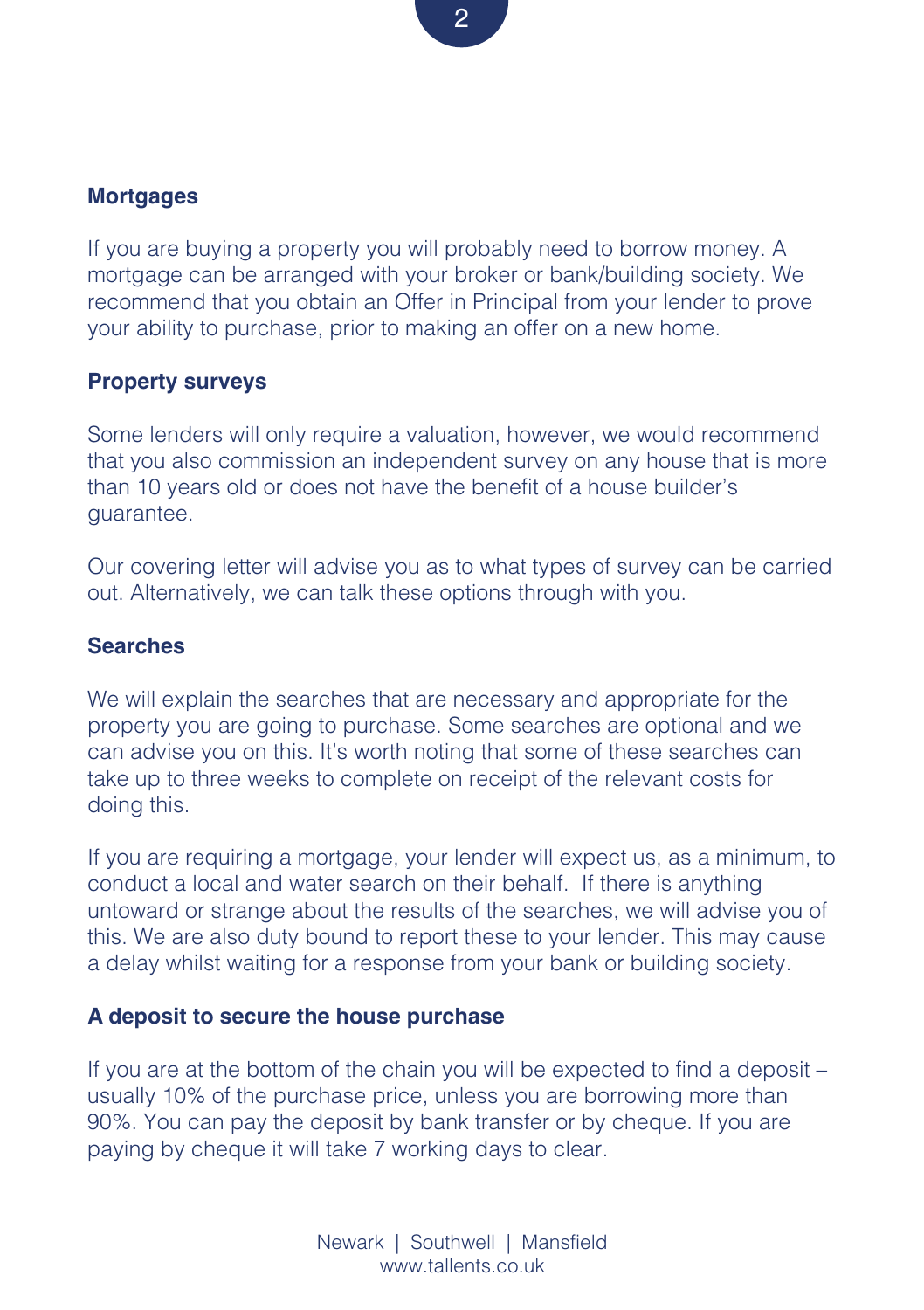#### **Signing contracts to legally purchase the property**

Once your contracts are ready we will invite you into the office to sign them. Please note that signing the contract is not the same as exchanging contracts. We ask you to sign the contracts in readiness for us to exchange contracts with your buyers and your sellers.

#### **Exchange of contracts**

When you are buying a property, we will not exchange contracts until you have agreed the terms of your mortgage offer and we know you are going to be in a position to buy the house.

Exchange of contracts can only take place when everyone involved in the chain are ready to do so. When you have agreed and signed your contracts we will exchange contracts with the other parties provided a completion date has been agreed.

The completion date is the moving date, i.e. the day you can pick up the keys for the house that you are buying. Usually, the completion date is a week or more after exchange of contracts. In certain circumstances, however, it can be less than a week.

It is important for you to be happy with the agreed completion date. We will not exchange contracts until we have agreed that date with you. Prior to exchange of contracts, it is important that you have secured your removal arrangements. Some removal firms will allow you to make a provisional booking.

Once we have exchanged contracts we will confirm the completion date with you. This will allow you to confirm the removal date having made a provisional booking.

When you are buying with the aid of a mortgage, we will apply to your mortgage lender to forward your mortgage advance to us on the day prior to completion of your purchase so that we are able to purchase your home on your behalf as soon as possible on the completion date.

3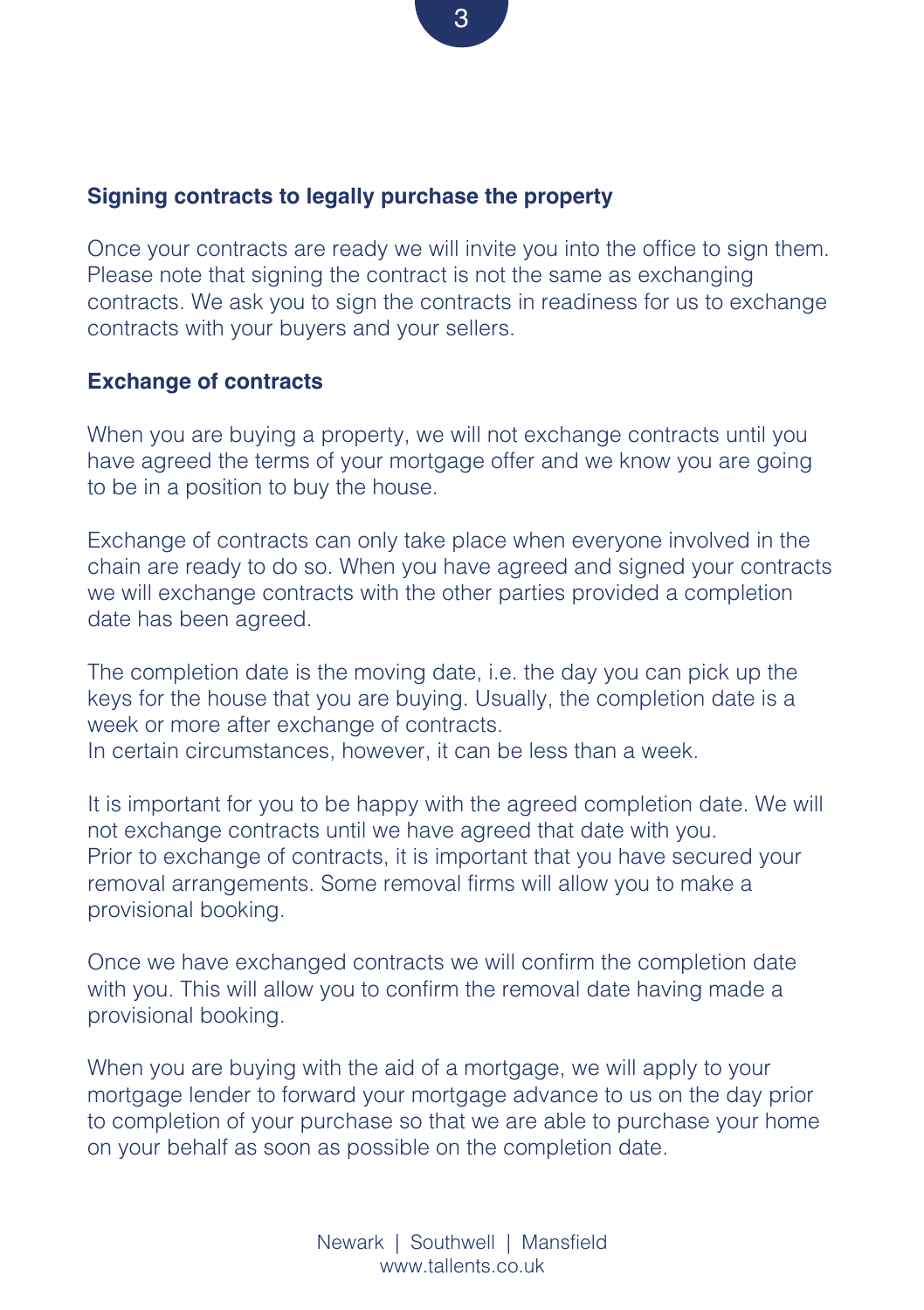If you are adding to the funds that we receive from the bank/building society, we will ask you to send us the money in advance of the completion date. Again, you need to bear in mind that cheques take 7 working days to clear.

#### **Insurance**

Under the terms of the contract we ask you to sign, the small print states that the property is to be taken by you in the condition that it is at the date of completion.

This means as a buyer it is important for you to ensure that the property is insured from the date of exchange of contracts. This makes sure that if something happens to the property after exchange of contracts, but before completion, the property will then be covered by insurance. Although this is unlikely, it is better to have peace of mind that the property will be insured.

Even if you are selling we would advise you to continue insuring your property until the completion date has passed.

#### **Moving day – the completion date**

#### Selling a property

We will contact you once the proceeds from your sale have been received from your purchaser's solicitors we will be available to discuss any queries you may have during your moving day.

Once you have moved out, you should hand your keys to your estate agent who will then hand them over to your buyer once we have confirmed the necessary funds have arrived into our bank account from your buyer's solicitor.

Please remember that as you are selling, the contract will state that you are selling with vacant possession meaning that the property will be free of all of your furniture, personal effects and rubbish (unless you have agreed otherwise in the Fittings and Contents Form).

4

Newark | Southwell | Mansfield www.tallents.co.uk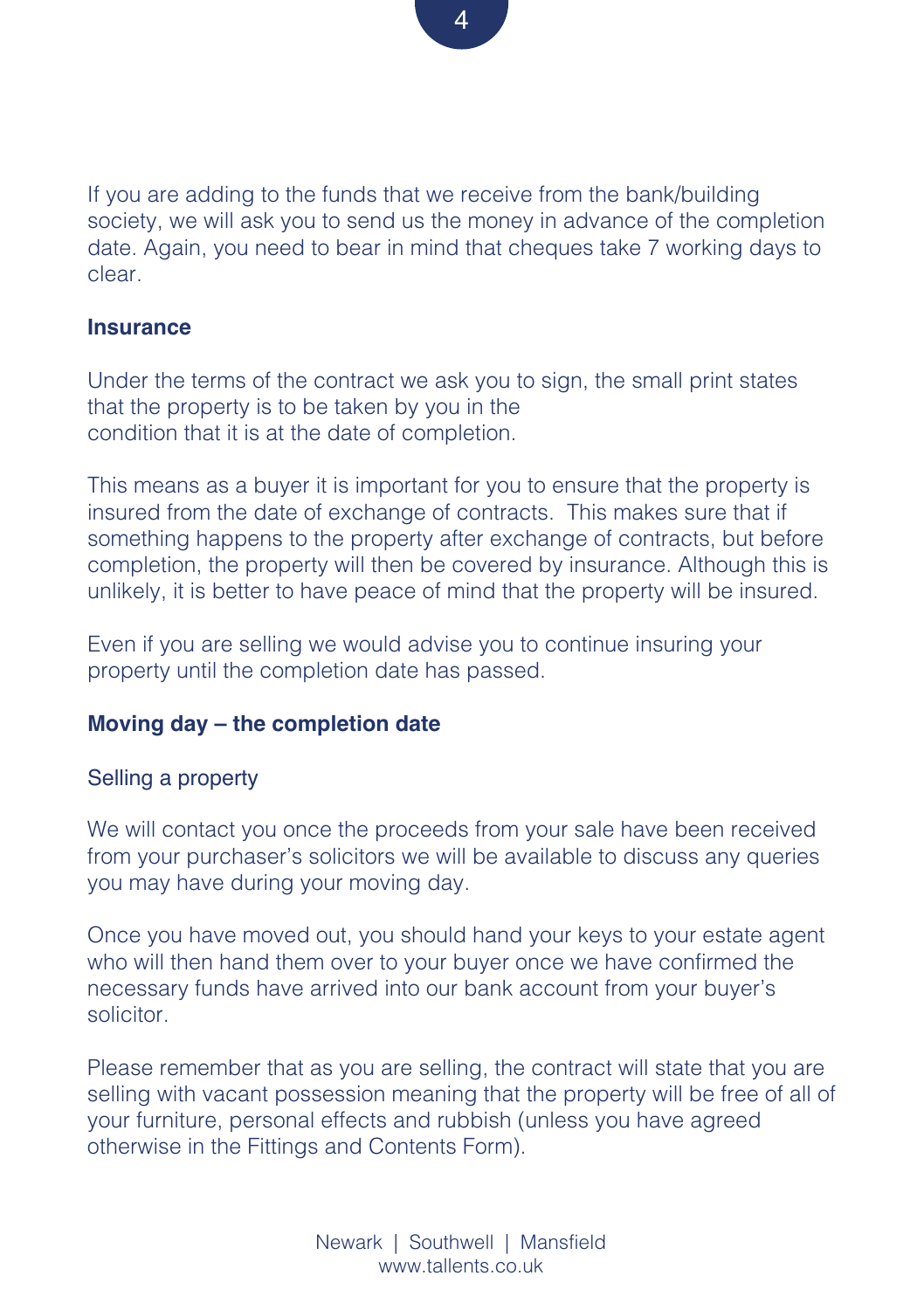#### Buying a property

You will be able to collect the keys for your new home once we have sent the money for your purchase to your seller's solicitors and they have confirmed receipt. Some times this can take a little time if there is a long chain in your transaction.

The money will obviously start being sent from the bottom of the chain and make its way upwards via all the solicitors involved in the chain.

The keys will be released to you once your sellers' estate agents have received confirmation from their solicitors that the money has been received from us. This is usually some time after midday but we will endeavour to keep you informed if there is likely to be any delay beyond that.

#### **Post completion**

#### Buying a property

After completion, we will account for any monies relevant in your transaction by way of a completion statement. This allows you to see all finances involved in your purchase.

We will complete any necessary Stamp Duty Land Transaction Return (SDLT) for you.

We will retain enough monies at completion stage to enable us to make the payment to the Inland Revenue on your behalf. We cannot register your transaction at the Land Registry without a certificate issued by the Inland Revenue to confirm that the SDLT Return has been submitted (online) and payment made.

We will also register your ownership of the property at the Land Registry. The process can take up to 6 weeks (and some times longer on more complicated transactions).

Following registration, we are issued with a copy of your title document.

Newark | Southwell | Mansfield www.tallents.co.uk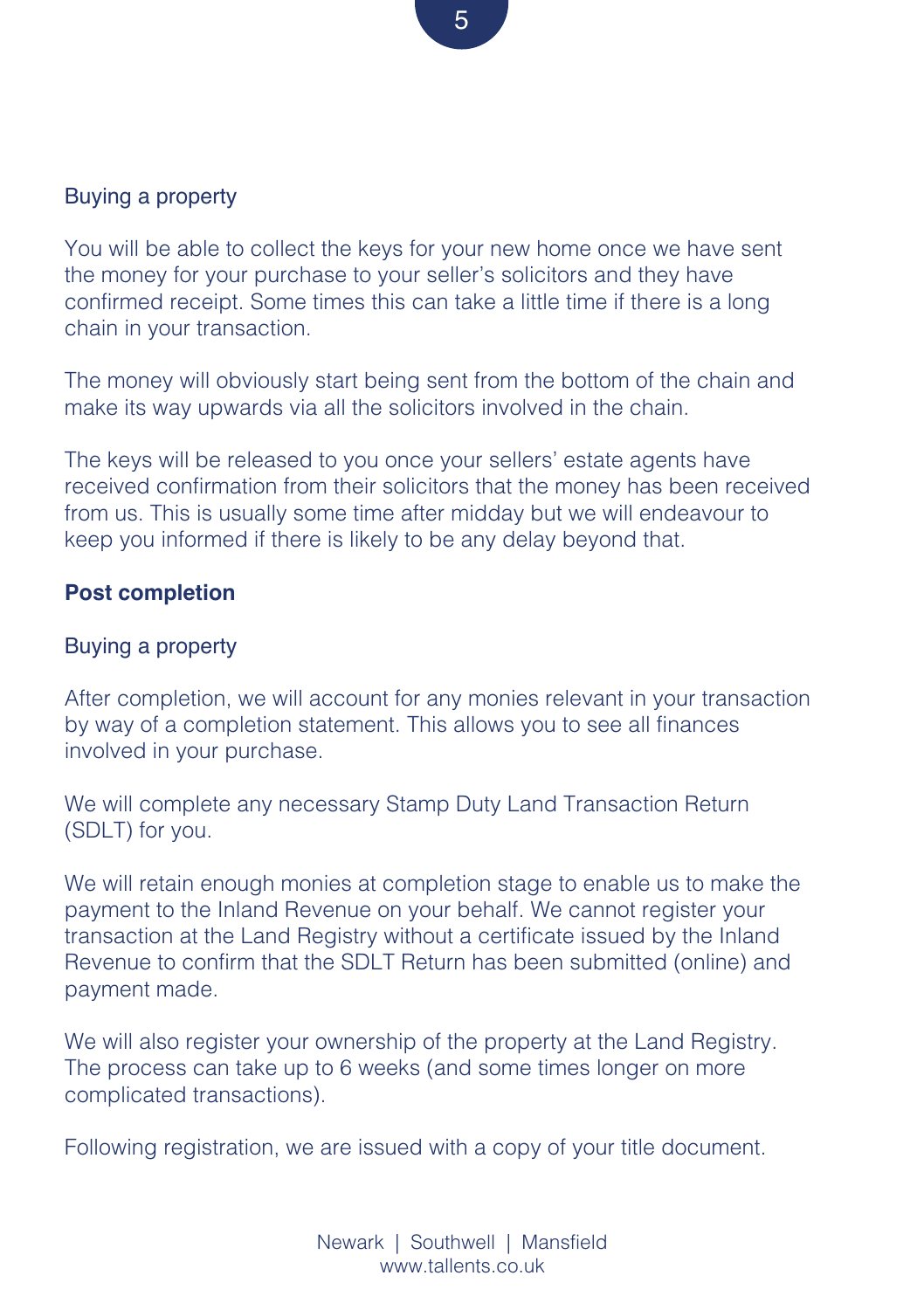Your property will be allocated a unique title number. We will forward a copy to you once we have received it back from the Land Registry.

It is important that you keep this and any other documents that we send to you so that these are available when you ultimately come to sell the property again.

#### Selling a property

We will account for any monies relevant in your transaction by way of a completion statement. This allows you to see all finances involved in your sale.

#### **What other important documents do you need to retain?**

Whilst living at your new home, you may want to improve or carry out maintenance to it. If you update or replace anything, please keep all relevant documentation relating to the changes pending a later sale. Some examples are:

- Any new windows or doors will require a FENSA certificate. This should be issued by your contractor.
- If you carry out electrical, gas or plumbing works, you will need to obtain a certificate from the appropriate competent person.
- If you do any structural work or alterations, you will need to obtain (where necessary) planning permission, building regulation approval and completion certificates.
- If you do any work that needs the consent of a developer, or the consent to any previous owners, then it will be necessary to obtain written consent before you complete those works.

We will advise you of any need to see these documents when we go through the purchase contract with you.

6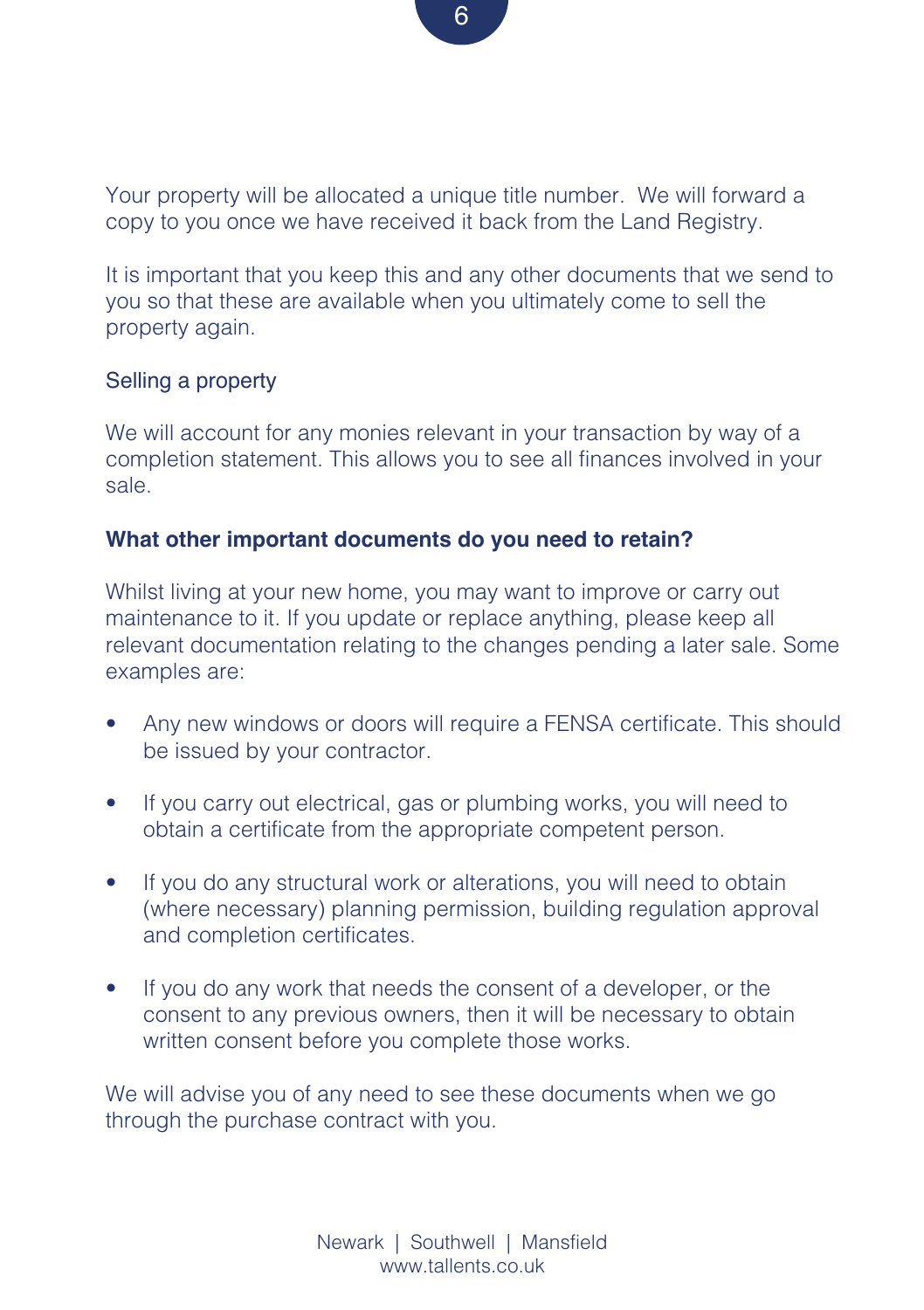Sometimes we will have advised you that it is important that you obtain an indemnity policy. It is therefore advisable to contact us before you carry out any type of work to your property so that we can remind you should it be necessary to either obtain consent and/or an indemnity policy.

- Keep any guarantees that you receive from any contractors in relation to any works carried out to the property.
- If you are told by the planning authority that you do not need any permission for the work, it is advisable to get written confirmation of this from the council, as in later years we have found it difficult to prove that permission was not required. If you have confirmation in writing, then there can be no doubt.

We hope that this quide has helped you understand the conveyancing process a little better.

If you have any questions at all during the purchase of a property please contact us so that we can put your mind at rest.

Good luck with your move!





Newark | Southwell | Mansfield www.tallents.co.uk

7